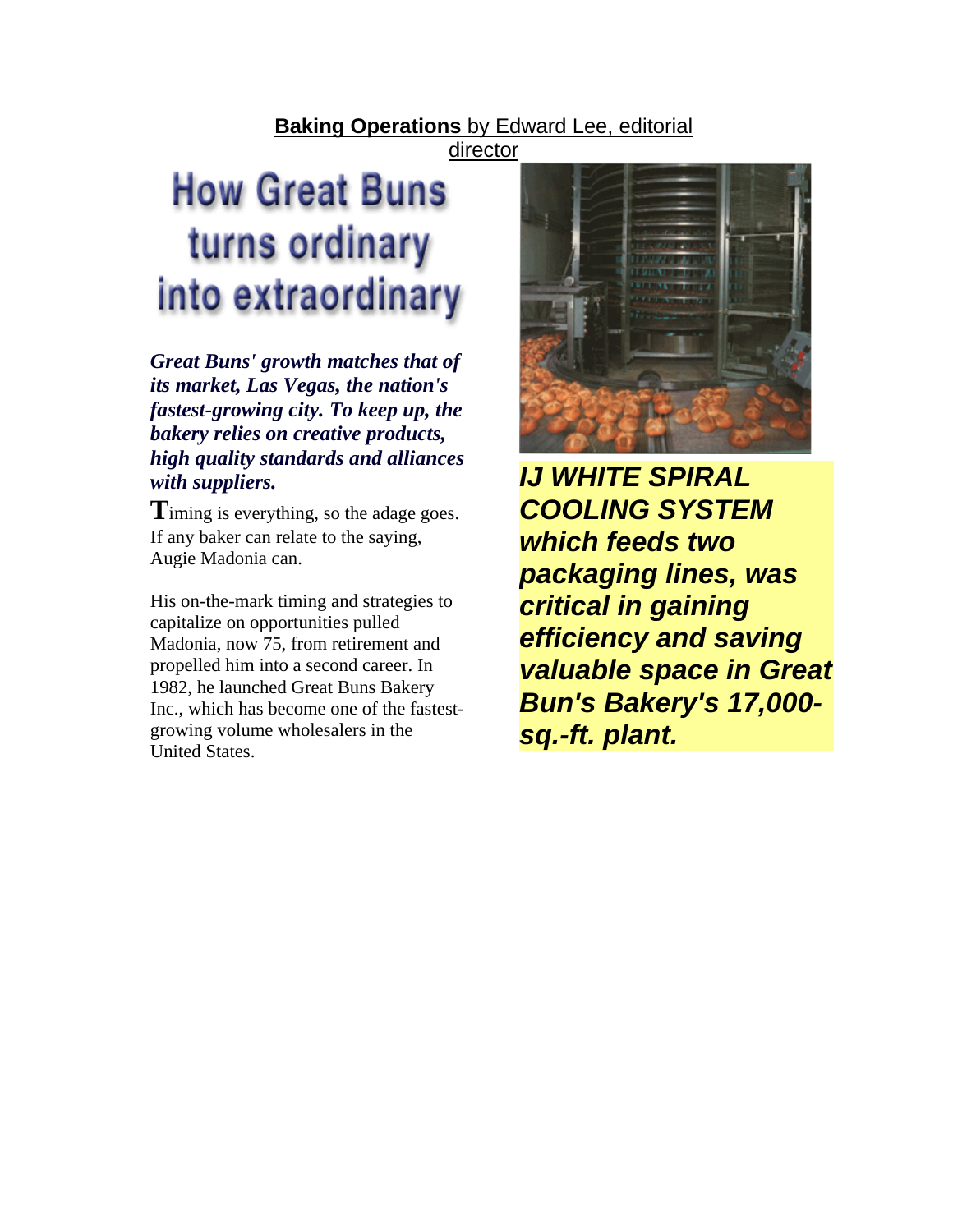The bakery's location, Las Vegas, offers an obvious clue to the bakery's growth. As the nation's fastest growing city, Las Vegas has experienced a 55% burst in population since 1990. Driving that explosive growth largely has been the mushroom-like increase in the number of the city's resort hotels. During the 1990s, their presence has created jackpots of opportunities for vendors. Enter Great Buns.

Seven days a week, the bakery supplies about 100 hotels and, restaurants with hearth-baked conventional and artisan breads and rolls, bagels, muffins, croissants and Danish. Consuming nearly 125,000 lbs. flour a week, Great Buns has become the largest independently owned bakery in Nevada and the state's largest supplier of dinner rolls, Madonia says. Annual volume has surged by as much as 50% in recent years, and "there's no end in sight to this growing market," he adds.

Great Buns management has had to be quick on its feet to keep up not only with heady volume gains but also changes in customers' needs. Since the late 1980s, Las Vegas has evolved from a cowboylike town attracting mostly western U.S. gamblers to become a cosmopolitan city, whose airport daily welcomes thousands of visitors from around the world. Hotel and restaurants' bakery needs have changed accordingly.

Great Buns meets the challenges of Las Vegas' evolving foodservice market by "taking ordinary products and making them extraordinary," Madonia says. The bakery achieves that goal by developing creative products, following high quality standards and applying automation to increase efficiency.

#### **Discovered new market**

When opening Great Buns in 1982, Madonia and his wife, Linda, had much experience on which to draw. Since 1947, he had owned and operated Royale Rolls Bakery in Buffalo, N.Y., one of the country's first volume bakeries dedicated to supplying fast food operators, such as McDonald's and Burger King, and steakhouse restaurants in New York State.

The couple sold the business, retired and moved to Las Vegas in 1980. "After moving here, we found that no bakery offered the high quality, European-style bread and rolls we were used to in Buffalo," Madonia recalls. "Later, we realized that a market for high quality product was developing. So, after seven years of retirement, I felt it was time to go back into baking."

The Madonias bought a retail bakery, introduced their crusty bread products and sweet goods, and sold increasing amounts wholesale from the back door. By 1984, Augie had convinced his son, Tony Sr., 54, and daughter in law, Lynn, to join them in the emerging wholesale operation. Tony Sr. had worked with Augie at Royale Rolls.

The family purchased a larger facility, which after expansion, currently covers 17,000 sq. ft. Grandson Tony Jr., 33, came on board in 1990.

#### **Large capital expenditures**

Keeping pace with the increasing volume has required large capital investments in equipment and control systems. In late 1998, Great Buns completed a \$3.5 million installation, including a highspeed bun line and other gear, and during the last three years spent another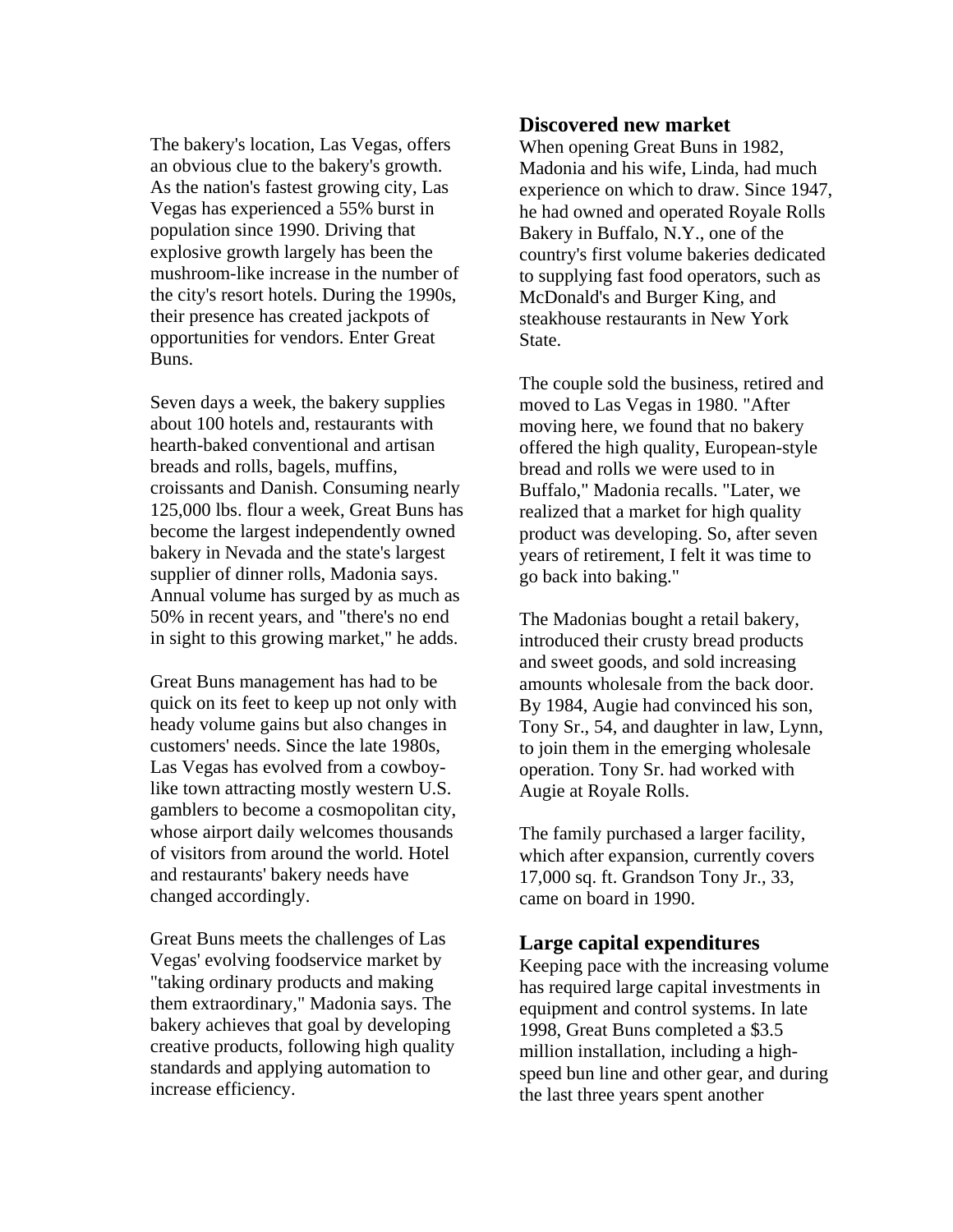\$400,000 in improvements. Plowing capital into the business has been key to the bakery's plan to become a "one-stop source for the hotel and restaurants' bakery needs," Augie says.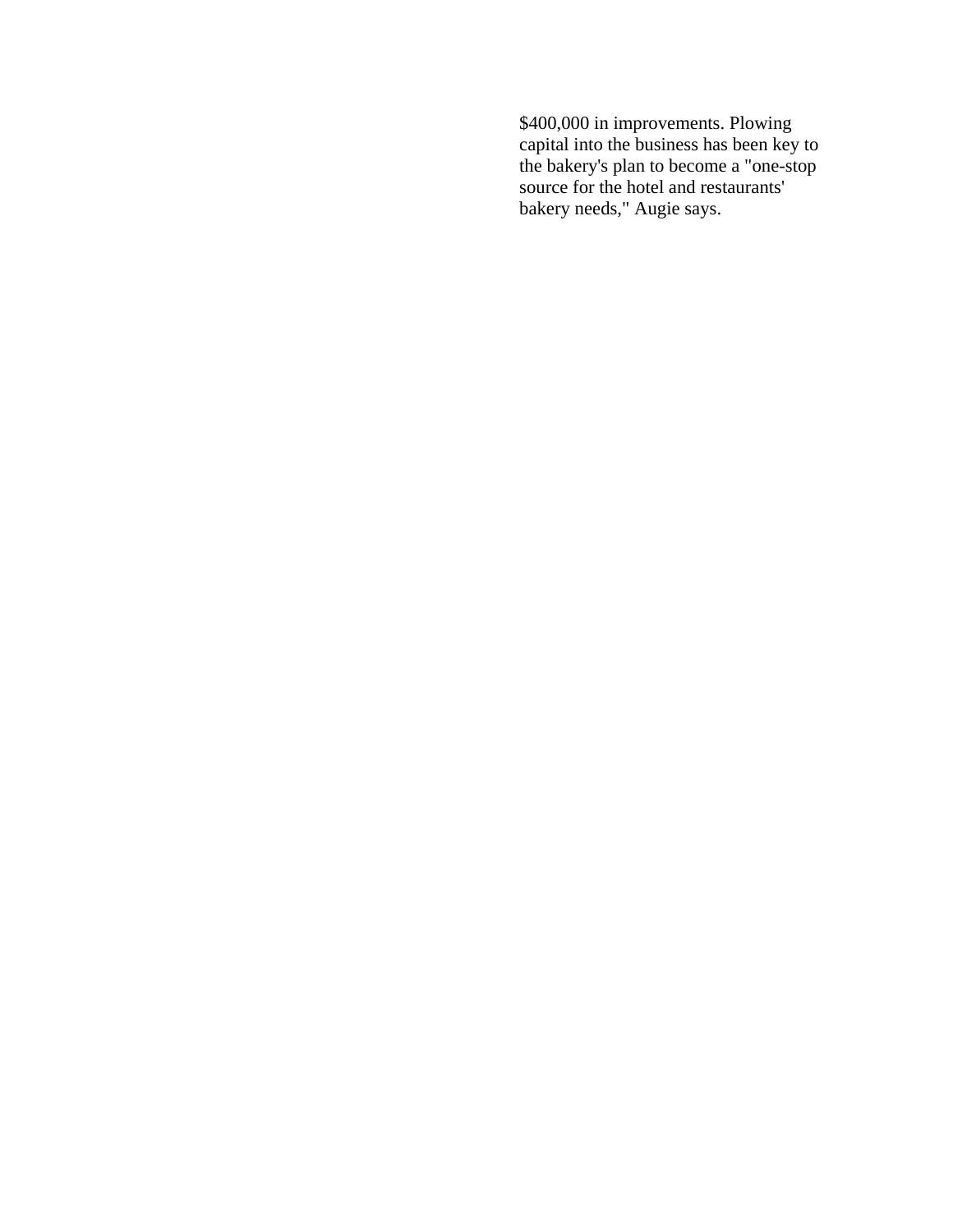## *Continued from Great Buns*

Since the bakery opened, the number of different items produced has multiplied ten fold to more than 400 baked and parbaked products. These include hearth baked and artisan breads and rolls; gourmet hamburger buns; hot dog, submarine, Kaiser, steak and dinner rolls; bagels; muffins; croissants, and Danish. The dinner roll line alone has 24 varieties.

"Seventeen years ago, the big rage among the hotels was who could serve the cheapest buffet in town, and price was the driving force when buying bakery products," Tony Sr. explains. "Since then, Las Vegas with its mega resorts has assembled some of the finest chefs from around the world. Their battle tactic is who can serve the finest buffet and provide the highest quality in their fine restaurants."

Las Vegas chefs no longer settle for only "supermarket bread and fast food buns," he adds. "They want products they can be proud of-sourdough rolls, European-style breads and so on. Our approach always has been to provide quality and service at reasonable prices, which will win out in the end."

Great Buns can accommodate the many required varieties largely because of the plant's automated production and computerized ordering system.

#### **Roll line leads charge**

The heart of production beats along Great Buns' high-speed roll line, which includes a 75- by 12-ft. direct-fired tunnel oven. Most of the bakery's 24 roll varieties are hearth baked. "It's part of our goal to make ordinary products

Upon entering the proofer, the buns come under control of a computer that coordinates proofer temperatures and humidity level, a scoring machine's cut patterns, and temperatures and steam injection level in the three-zone oven. The computer contains about 50 productspecific programs.

Buns travel through the proofer about one hour at 115'F dry bulb/85'F wet bulb and 80% humidity. Proofed buns are dispersed onto a 12-ft.-wide conveyor and fed into the scoring machine, which cuts the pieces twice at right angles.

#### **Tapped supplier's expertise**

The machine is another example of Great Buns' goal to offer distinctive products. "We wanted to go beyond making traditional soft, plain dinner rolls and produce European-style product," Tony Jr. says. Bakers for several years scored product by hand, but as volume grew, "we reached our limits in what we could handle by hand."

Great Buns worked with the manufacturer of an automatic scoring system to replicate the appearance of European product and eliminate labor-intensive hand scoring. The firm, Tony Sr. notes, not only custom-engineered the unit to fill Great Buns' needs but also ensured that the computer coordinated its production rates with those of the proofer and oven. "The manufacturer was really challenged to make the system connect with the proofer and oven, but the company stayed with it until everything was on target," he says.

The machine features two scoring units, which can make from one to four uniform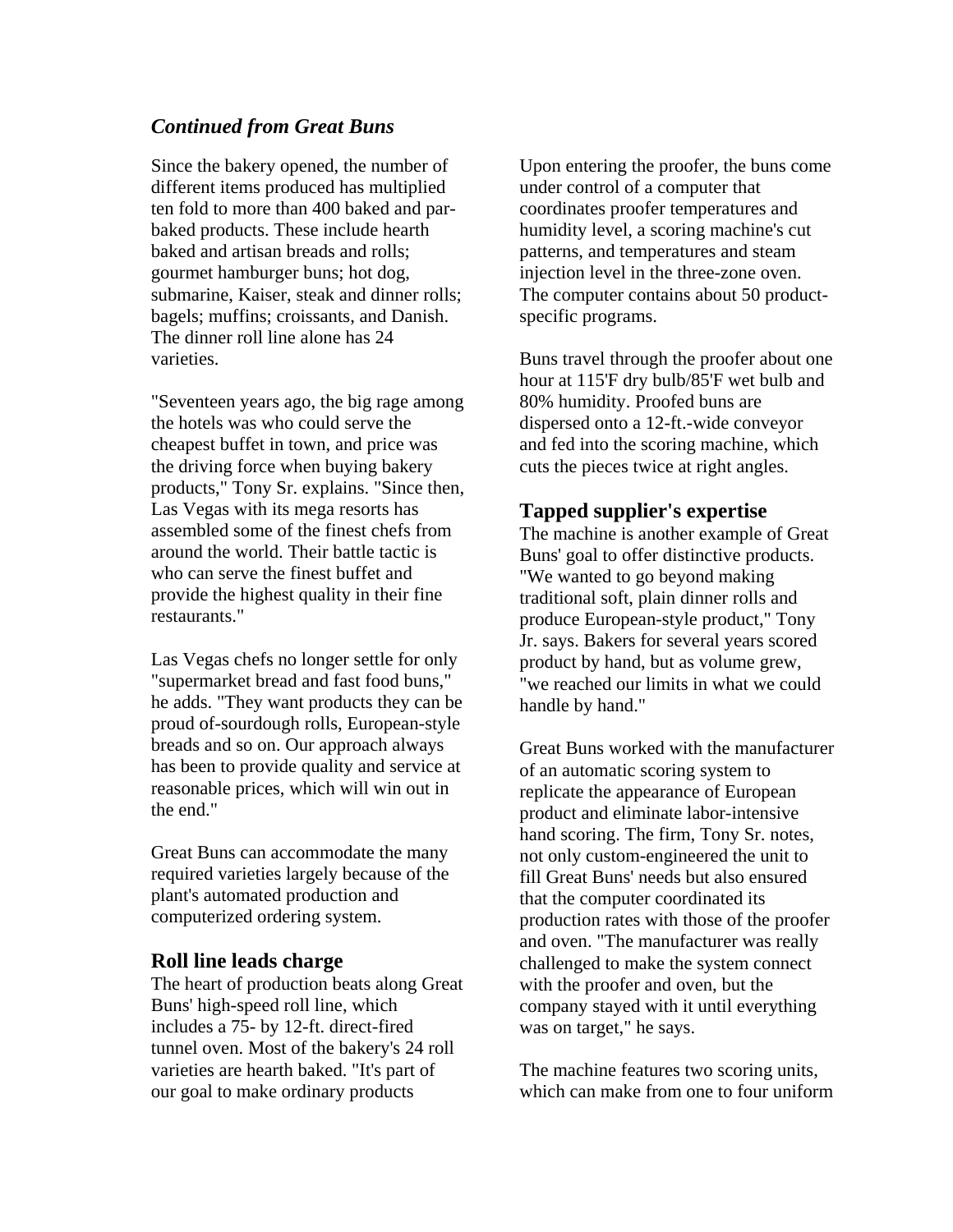appear extra ordinary," Augle explains. One example is the bakery's signature gourmet hamburger buns, available in plain, sesame, onion and whole wheat.

Production begins with drawing 12.5% protein bread flour from a 75,000-lb. capacity silo, which has three scaling hoppers. Flour, combined with water, salt, yeast and other small ingredients are mixed into a straight dough in one of two 500-lb. dough horizontal mixers. Both units have direct expansion refrigeration to help handle Las Vegas' searing summer heat.

The dough mixes for about 13 minutes and receives 10 to 12 minutes' floor time. A trough hoist dumps the dough into a six-pocket divider at a high-speed makeup line, which can process as many as 1,500 dozen pieces per hour.

The divider scales the dough into 2- to 4.5-oz. pieces, which travel eight to ten minutes through an intermediate proofer. After being sheeted, they enter a panless proofer. Seeded varieties first pass under an adjustable seeding unit, developed by Tony Sr. The seeder densely coats the tops as if they were hand dipped. It features a relay control, which automatically adjusts conveyor speed to provide desired seed coverage.

cuts. The first unit makes 90' cross cuts; the second can be adjusted to cut from 180' to 45' for different designs.

The machine features two scoring units, which can make from one to four uniform cuts. The first unit makes 90' cross cuts; the second can be adjusted to cut from 180' to 45' for different designs. During each 50-second dwell period, the machine can score 17 1/2 dozen pieces. "How many bakeries can produce dinner rolls with four cuts in high volume?" Tony Jr. asks. "This gives us a distinctive advantage over our competitors."

Scored buns move though the tunnel oven, where they are steamed in the first chamber and receive a total 12- to 15 minute bake. Upon exiting the oven, product travels on a linear conveyor about five minutes.

The linear conveyor originally was designed to run a straight course back past the oven, scoring station and proofer and connect with a spiral cooler. However, a miscalculation in locating the proofer created an awkward angle to overcome. Tony Sr. notes that the conveyor company worked with Great Buns to make the bend as smooth as possible, thus reducing potential mechanical problems.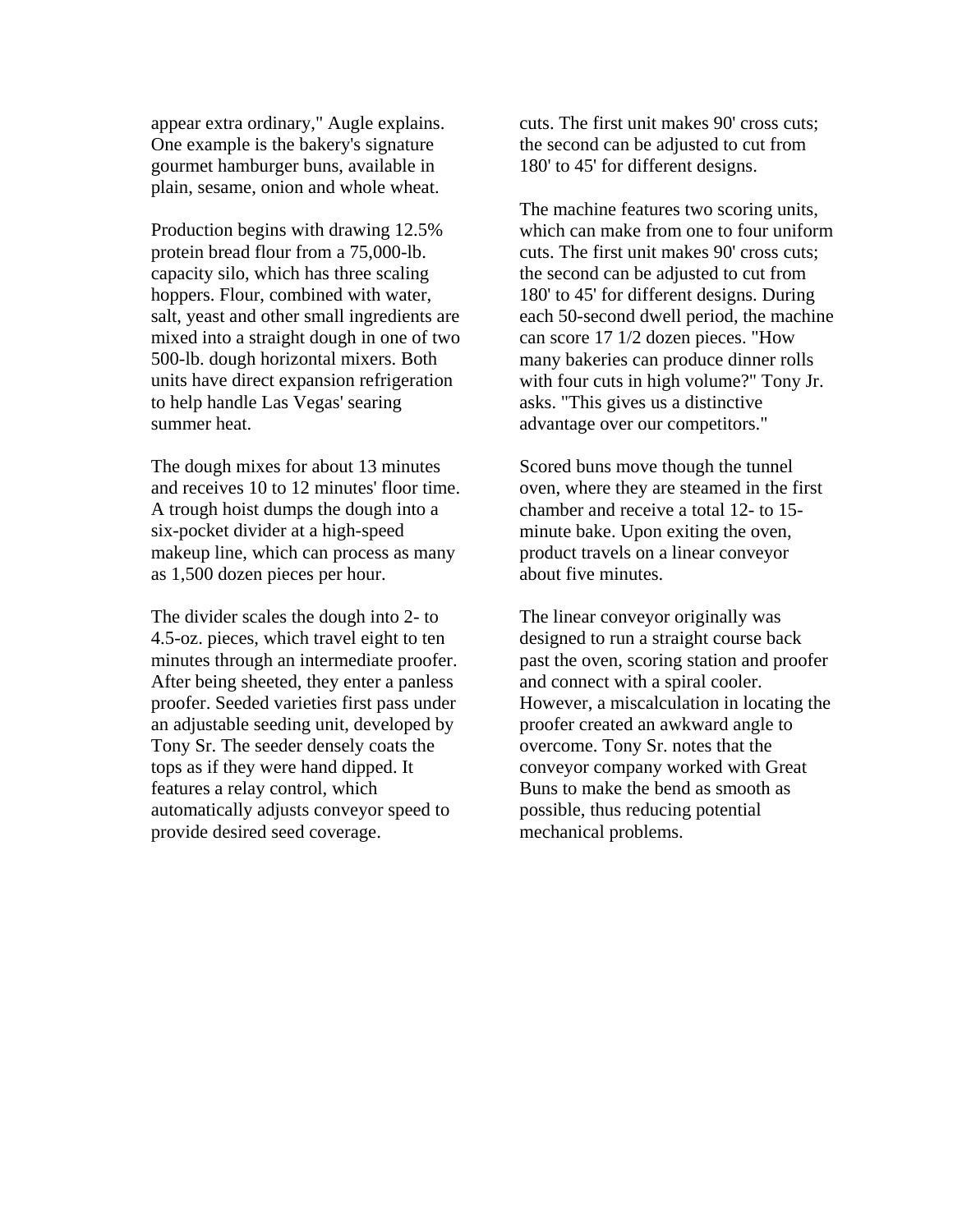## *Continued Great Buns*

Buns cool another 45 minutes in the spiral cooler, then pass through a band slicer and to a paddle bagger and tab closure unit. Employees bag 12 or 24 buns in each poly bag and place the bags in baskets for shipment. Great Buns currently is seeking to increase packaging productivity to match that of the highspeed line. The company plans to adapt an automated bulk packaging line, currently used in Europe to pack vegetables, to handle the bakery's rolls, Tony Sr. says.

An incline conveyor will feed the rolls into lanes, each of which will lead to a hopper, which will weigh and count the rolls, he explains. The hopper will discharge the rolls into poly bags, which will be lock tabbed and placed in baskets, all automatically.

"The system will pack as many as 18,000 rolls an hour, or about 15 bags a minute," Tony Sr. says. "It should reduce our labor on the line from five to two people." He currently is consulting with two manufacturers, who, he adds, are identifying ways to adapt their systems to the bakery's needs.

During the last three years, the bakery developed and refined a system to record sales orders and communicate the information to the production department. Tony Sr. says the company worked with a software development firm, which studied the bakery's needs and created a system to fit Great Buns' communications goals.

In the latest stage, the bakery recently introduced a cellular telephone-based ordering system for its independent route distributors. Each is equipped with a

### **More equipment planned**

While employing high speed equipment to produce high volume rolls, Great Buns has had to remain flexible to provide accounts with 100% of their needs, Tony Sr. says. For example, it uses two oneperson bread and roll lines to makeup bagels and handle short runs of other bread items.

These products also receive distinctive extra touches. For example, 24-oz. whole wheat pan loaves are rolled in bran, seven grain loaves in oats, and rye loaves in cornmeal and caraway seeds, before being panned. To increase pan bread production, the bakery plans to install a moulder/panner.

Further, Great Buns bakers produce sweet goods and artisan breads at workbenches. But, because of

increasing demand for both categories, the bakery plans to purchase within six months an automated makeup line that will handle both types of products, Tony Sr. says. The equipment also will enable Great Buns to add frozen dough Danish, French pastries and croissants, he adds.

#### **Seeking committed manufacturers**

As with acquiring other automated machinery, the Madonias will be seeking manufacturers committed to adapting their equipment to mesh with Great Buns' specific requirements.

Pursuing such a strategy has paid off dividends. "Besides improving efficiency with automation, we've improved quality" Tony Jr. says. "We're hearth baking products that had been baked on pans. Products are scored to improve their